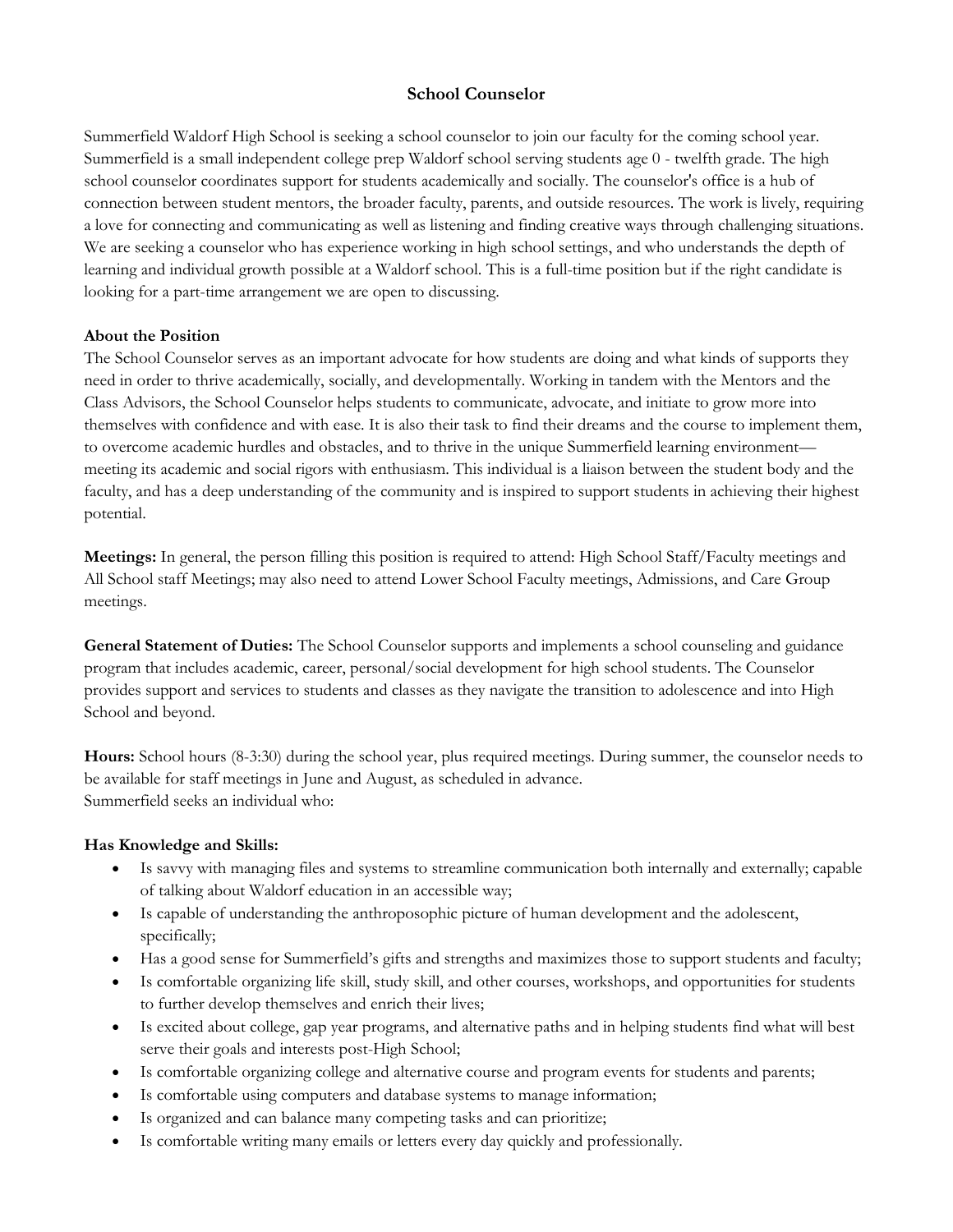## **Has Traits:**

- Is enthusiastic and interested in people;
- Is good at reading people and discovering more about who they are and determining an appropriate fit for them in terms of program and post-Summerfield plans;
- Is excited about young people and their capacities;
- Is capable of, or willing to learn, how to track student confidential information;
- Is comfortable asking questions and proactively collaborating with students and colleagues;
- Is quick to learn and adapt to ever-changing working conditions;
- Is comfortable giving honest feedback and establishing healthy boundaries;
- Is comfortable working with several groups to ensure healthy support for students;
- Is interested in working in a dynamic work environment that is committed to the growth of young people.

## **Primary responsibilities may include:**

- General Social-Emotional Support:
- Meeting with students proactively, regularly, and as the need arises.
- Working with students who have discipline, attendance and academic problems and are referred by teachers, parents, or staff.
- Making necessary schedule changes for individual students that are appropriate for their educational and career plans.
- Conferring with individual students who have experienced a death in the family or serious illness and notify their teachers and work with Academic Counselor to make schedule adjustments.
- General Academic Support:
- Providing for all students the opportunity of either individual or group counseling regarding student academic and career development.
- Planning and/or promoting programs which enhance the social or emotional growth of students, e.g., Life Skills, Study Skills, and Assemblies, opportunities for student enrichment and/or remediation, scholarship opportunities, and parent informational programs.
- Providing all faculty and parents support regarding student academic and/or social behavior.
- Providing for all students a formalized program of career guidance.
- Attending weekly faculty meetings.
- Attending parent evenings as needed.
- Grade and Transcript Support:
- Providing grade guidelines for faculty.
- Providing academic advising services for incoming freshmen and outgoing seniors.
- Overseeing academic probation and other student conditional support plans.
- Working with the ESL Coordinator and Registrar to ensure student visas and plans are on-track for international students to graduate in a timely way.
- Overseeing and converting UC/CSU A-G list to SWSF classes and updating the UC/CSU information as needed.
- Resource Support:
- Consulting with and serving as a resource for students, faculty, and parents regarding needs of students.
- Identifying and referring students for Student Study.
- Working with teachers to understand students with learning or emotional challenges.
- Referring students and parents/guardians to appropriate school and community resources.
- Participating in activities which deepen the high school component of the K-12 curriculum, including Parent Education, Social Arts, etc.
- Evaluating and revising the counseling program as needed.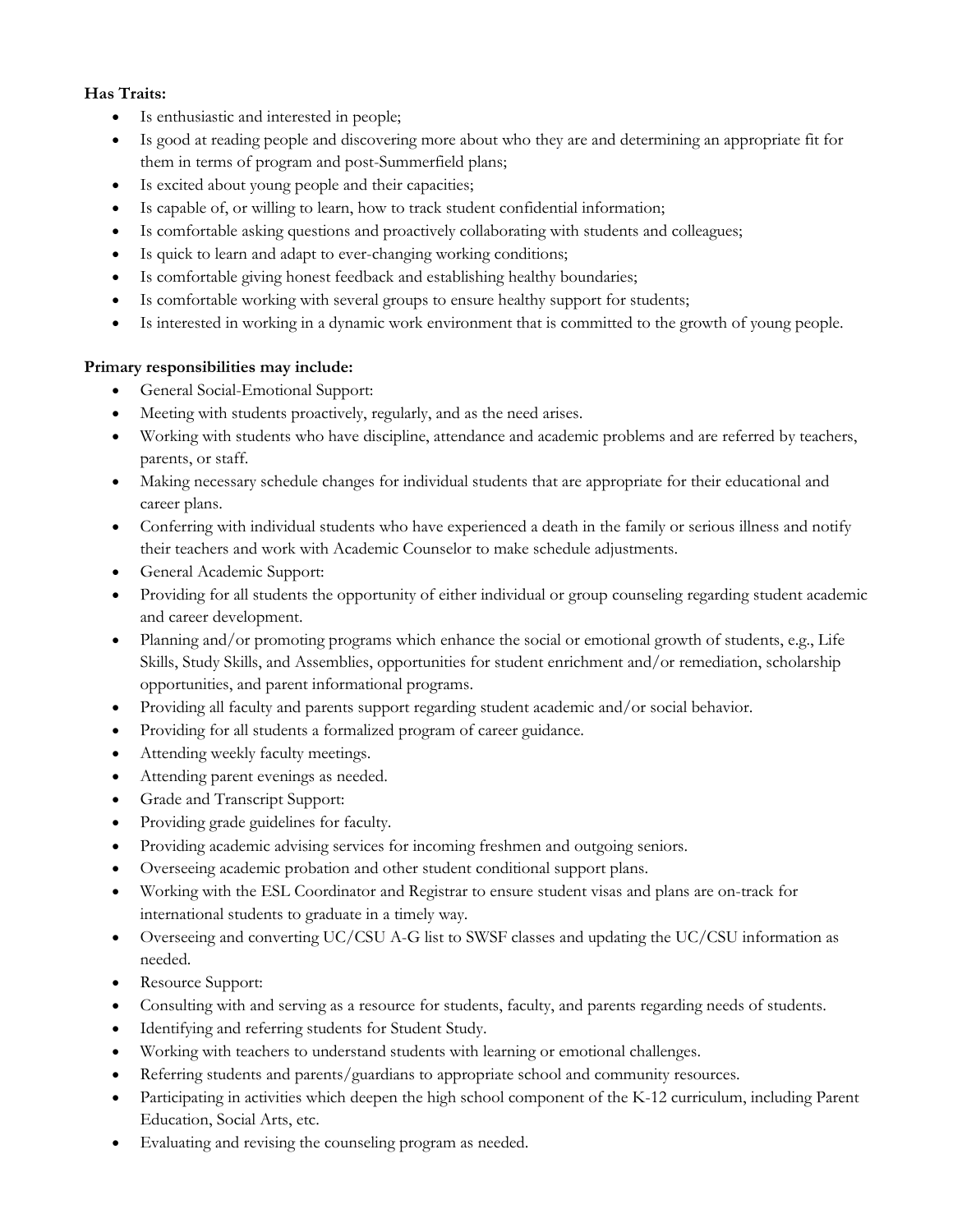- Developing an assessment program and interpreting the test and assessment results and tracking accommodations and modification effectiveness.
- Continuing personal professional growth and development.
- College Advising Support:
- Providing information and advises students and parents on college selection and college entrance requirements and procedures.
- Completing necessary college application paperwork and letters of recommendations.
- Coordinating College Rep visits and scheduling students' interviews.
- Assisting with the administration and supervision of PSAT, SAT, ACT, and other appropriate tests.
- Meeting with Juniors and Sophomores individually to discuss PSAT and begin college awareness.
- Teaching some College Prep classes, as requested.
- Accommodations and Modifications Support:
- Organizing ILP/504 and other required accommodation explanation and regular review meetings.
- Reviewing regularly the individual plans of students with accommodations and modifications and scheduling review and adjustment meetings with parents and students.
- Working with students, parents, and faculty to implement accommodation and modification plans and tracks for accuracy and success. This includes communicating before every block with faculty about modifications and accommodations for their students.
- Referring students to outside services for support when deemed appropriate.
- Class Advisor Support:
- Attending class meetings as invited and facilitating group conversations that allow Class Advisors to be participants, especially around the Agreement.
- Attending parent meetings as invited and giving insight into class dynamics and developmental benchmarks and challenges.
- Observing classes and getting a sense for where the individual and the whole are in relationship to the community and internal to the class.
- Mentor Support:
- Meeting with Mentors to support and hold the picture of each individual student.
- Facilitating Agreement Reparation activities and supporting Mentors in upholding the Agreement with their Mentees.
- Providing enrichment opportunities for training and support of Mentors.
- Social Arts Support:
- Working with Social Arts Group to provide insight into current trends and class and individual dynamics and help implement ideas.
- Organizing assemblies and special events as needed.
- Supporting Student Activities, including Student Council and Peer Counseling work.
- Record-Keeping:
- Keeps and maintains school records.
- Reviewing and annotating admissions, enrollment, and student records as needed, both in hardcopy and digitally.

## **General Counseling Support:**

- Keeping well informed on state laws and professional ethics in counseling with youth and of all community mental health and social agencies.
- Providing consultation, training, and staff development to faculty and parents regarding students' academic and/or social behavior.
- Helping students develop post-secondary life plans in accordance with their interests, abilities and career plans.